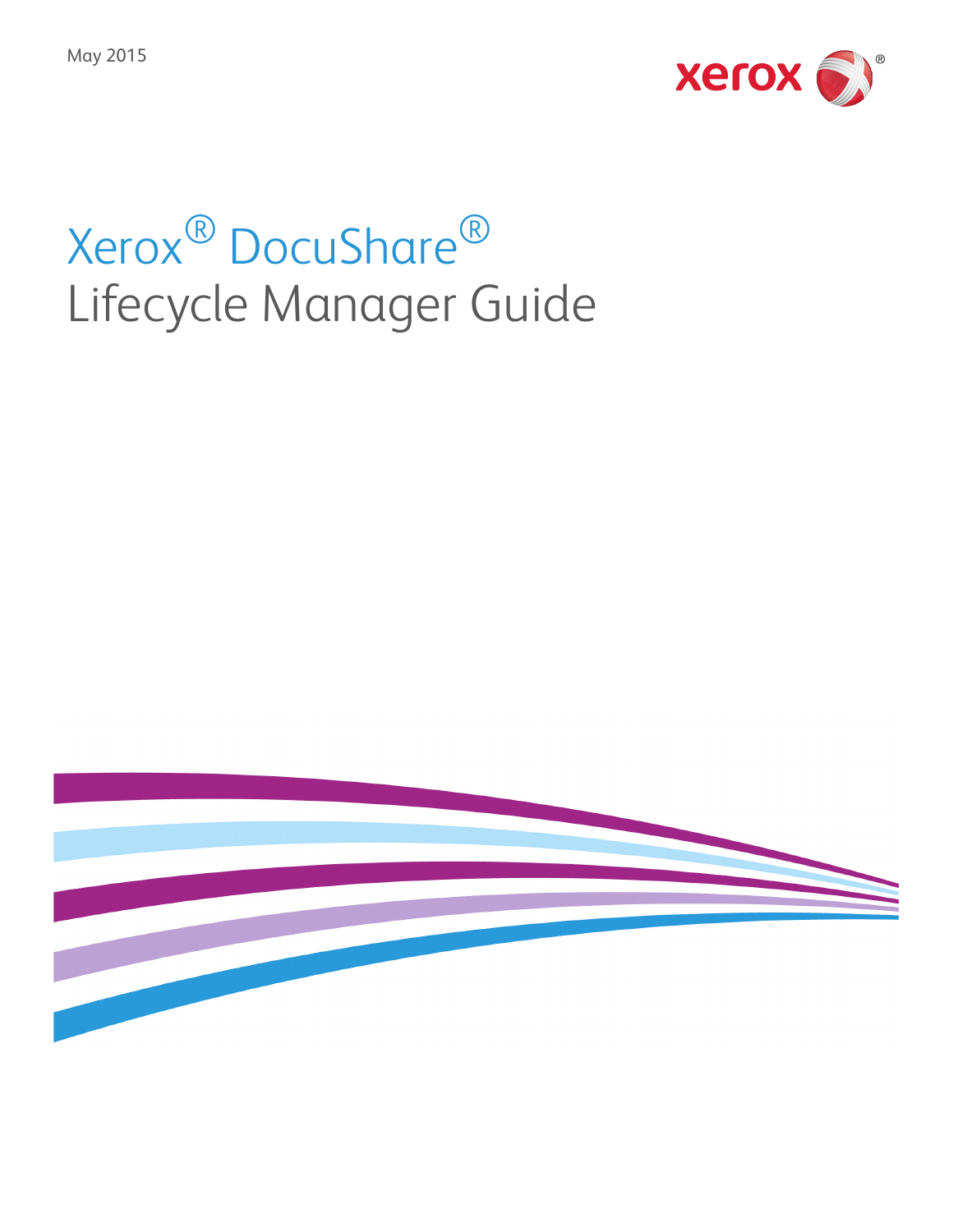©2015 Xerox Corporation. All rights reserved. Xerox® and Xerox and Design® are trademarks of Xerox Corporation in the United States and/or other countries. BR 14980

Other company trademarks are also acknowledged.

Publication Date: May 2015.

This document supports DocuShare Release 7.0.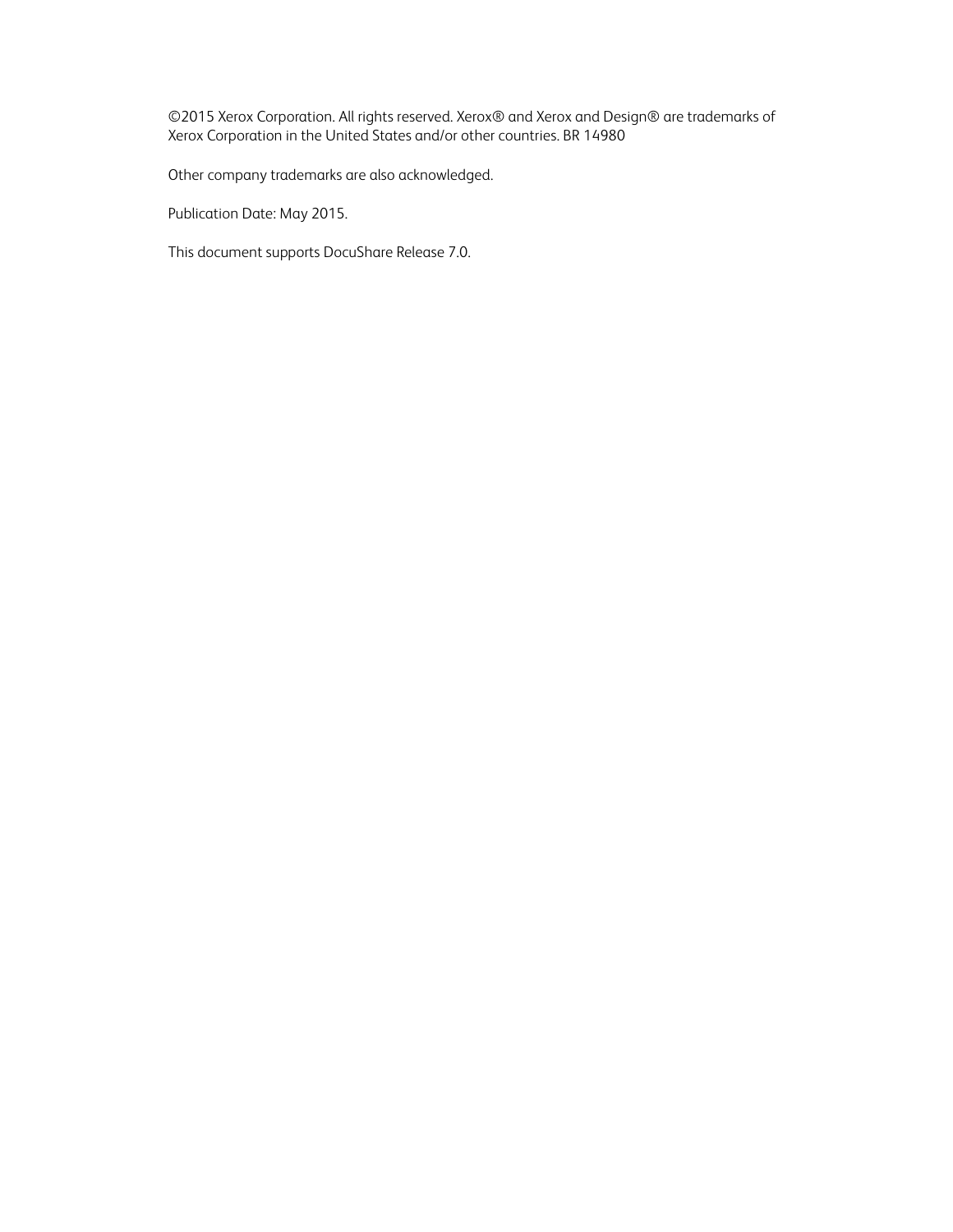## Table of Contents

| $\overline{2}$ |                                                                               |  |
|----------------|-------------------------------------------------------------------------------|--|
|                |                                                                               |  |
|                |                                                                               |  |
|                |                                                                               |  |
|                |                                                                               |  |
|                | Create a policy to send both an email notification and a content rule event 8 |  |
|                |                                                                               |  |
|                |                                                                               |  |
|                |                                                                               |  |
|                |                                                                               |  |
|                |                                                                               |  |
|                |                                                                               |  |
|                |                                                                               |  |
|                |                                                                               |  |
| 3              |                                                                               |  |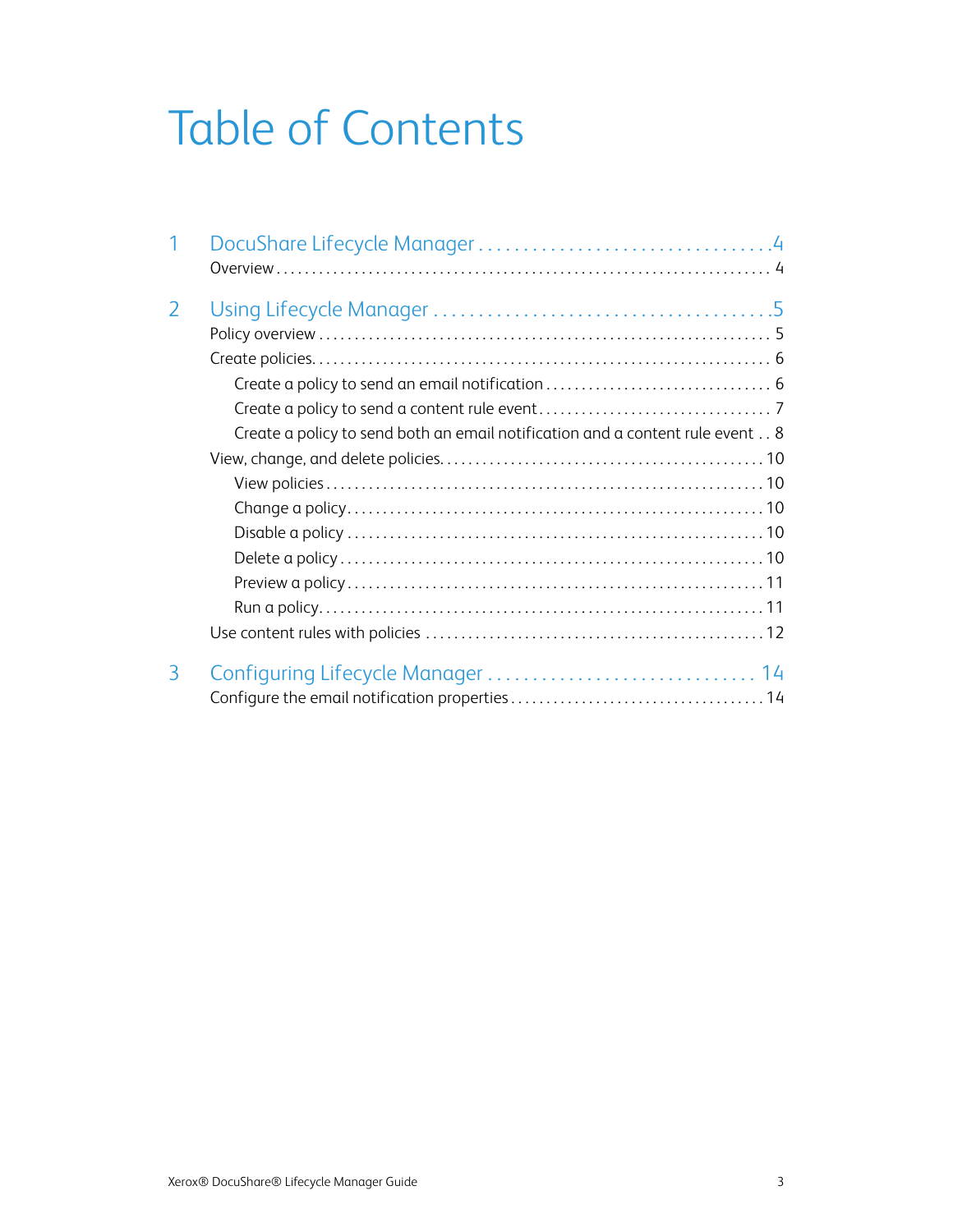# <span id="page-3-0"></span>DocuShare Lifecycle Manager

### <span id="page-3-1"></span>**Overview**

Using DocuShare Lifecycle Manager you can effectively manage all of your time-sensitive content by creating policies. A policy helps to enforce aging requirements on content by providing email notifications of approaching due dates. In addition to notifications, CPX users can create policies for use with content rules. A policy can send a content rule event to trigger a time-based action, such as document archiving or review. You create policies for collections on your site. Policies run at defined time intervals and act on objects that meet the specified criteria.

This guide describes the features unique to DocuShare Lifecycle Manager: policy creation and the configuration pages in the Administration UI. All other DocuShare features and capabilities are described in the *DocuShare User Guide* and the *DocuShare Administrator Guide* located on the site Help Desk.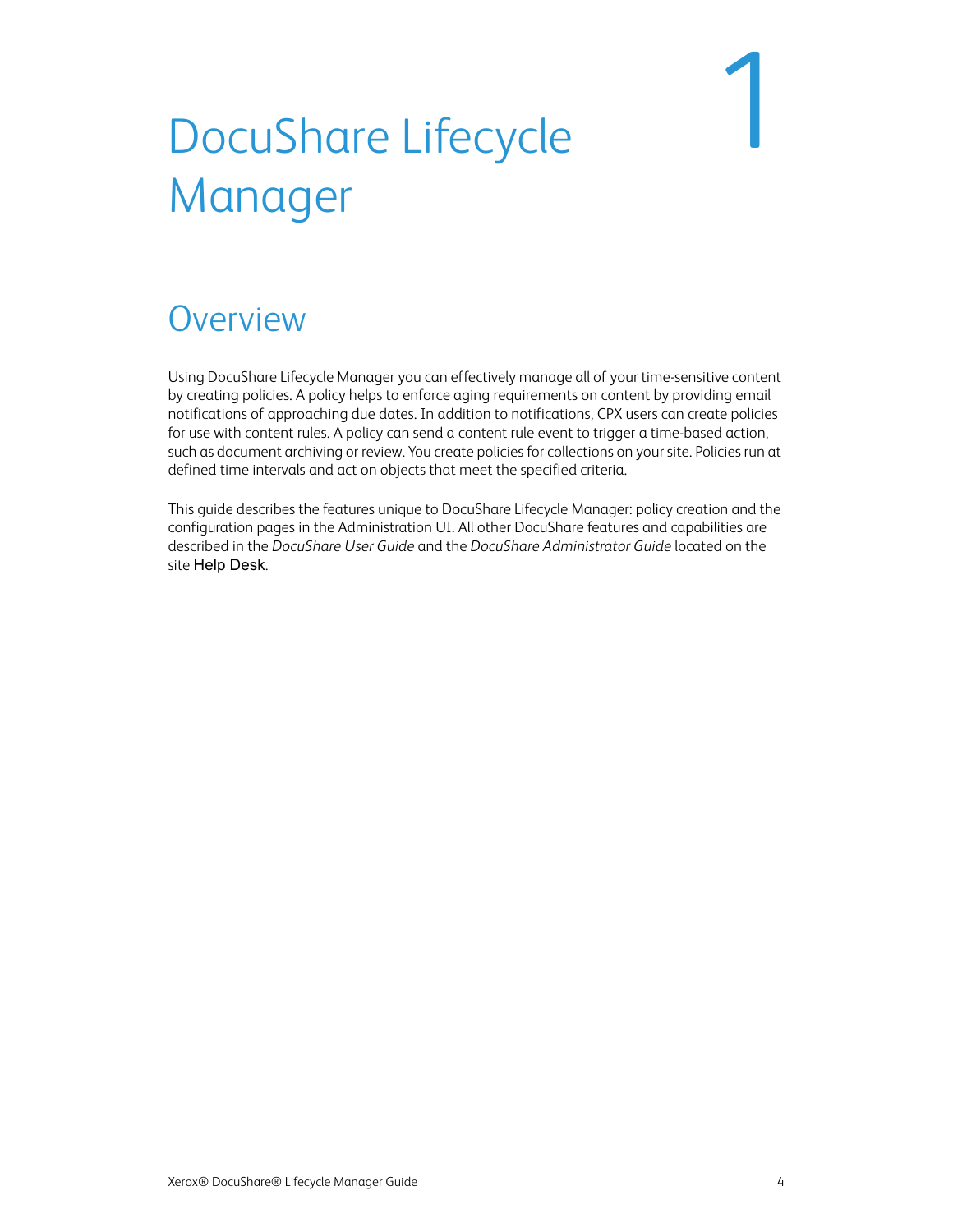# <span id="page-4-0"></span>Using Lifecycle Manager

DocuShare Lifecycle Manager provides a link on the DocuShare home page. Clicking the link displays the Lifecycle Manager Policies Listing page. You use the page to create, edit, and delete policies as well as to display all of your policies.

To open the Lifecycle Manager Policies Listing page:

- 1. Go to the DocuShare home page.
- 2. Under **Other Links**, click the **Lifecycle Manager Policies** link.

### <span id="page-4-1"></span>Policy overview

You can create a policy for a single collection, a hierarchy of collections, or all of the collections on your site. You also can create several policies for the same collection. When creating a policy, you specify what to monitor: a date property and an offset (the offset indicates whether or not the policy executes before or after the date property) or an exact date. Additionally, you choose whether to search specific objects for the date.

If you want Lifecycle Manager to monitor a date property assigned to documents, then you select **Documents** from the **Search Scope** menu when you create the policy. For example, if you want to monitor the expiration date of documents in a collection, you would specify the collection and choose documents for the search scope. This instructs Lifecycle Manager to check the expiration date of each document and perform the selected action as the expiration date approaches for individual documents.

If you want Lifecycle Manager to monitor a date property assigned to collections, then you select **Collections** from the **Search Scope** menu when you create the policy. For example, you might have a hierarchy of collections and would prefer to monitor the expiration date at the collection level. You would specify the top-most collection and choose to search collections. This instructs Lifecycle Manager to check the expiration date of each collection and perform the selected action as the expiration date approaches.

Additionally, you can combine the different types of searches by creating separate policies.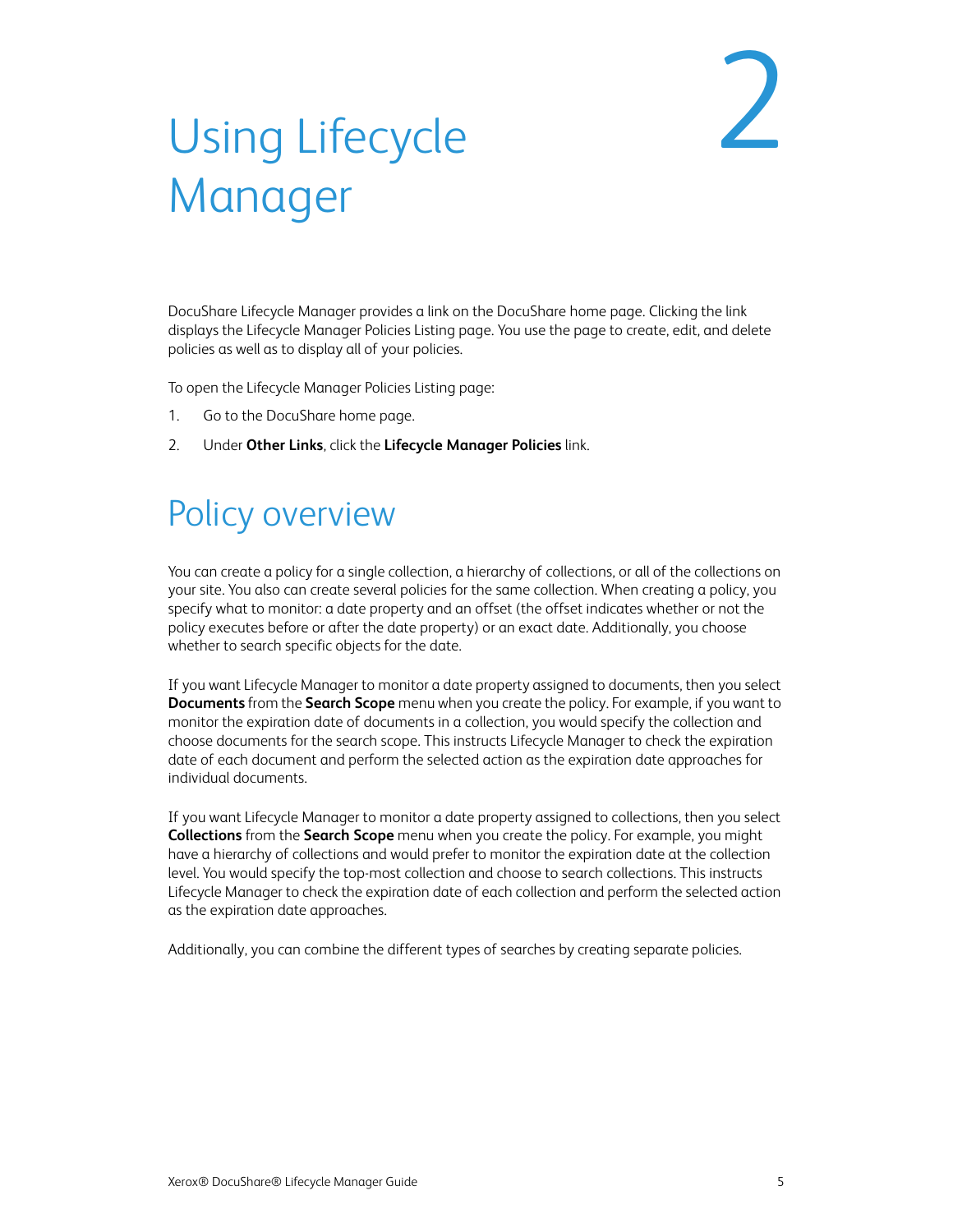### <span id="page-5-0"></span>Create policies

You can create a policy to receive notification of an approaching deadline or after a date has passed. If you are a CPX user, you can create a policy to either start an automated process as defined in a content rule or start an automated process and send an email notification.

When creating a policy, you can use the expiration date property to track a future date. For future dates, notifications or content rule events are sent as the date approaches. To track a past date, you can use the modified date property. For past dates, notifications or content rule events are sent a specified time after the date occurred.

**Note: To create Lifecycle Manager Policies, you must be a member of the Lifecycle Manager Users group.** 

#### <span id="page-5-1"></span>Create a policy to send an email notification

To create a policy:

- 1. Open the Lifecycle Manager Policies page and click the **Create Lifecycle Manager Policy**  button.
- 2. Enter a **Policy Title**.

The title appears under the **Title** heading on the Lifecycle Manager Policies page.

3. In the **Collection Handle** field, enter the handle of the collection that contains the content to search.

You can enter **all** to search all of the collections on your site.

4. From the **Search Scope** menu, select a DocuShare object type.

By default; User, Group, Version, Rendition, Topic, Event, WeblogEntry, and WikiPage object types are excluded from the Search Scope.

5. From the **Object Type to Search** menu, select a specific type of object to search.

Choices displayed in this menu are based on your selection from the Search Scope menu, and include the default DocuShare object type and any custom object types.

- 6. In the **Policy Action** field, select **Send email notification**.
- 7. In the **Notify** field, select one of the following:
	- **Before or on a future date**—Find objects a specified amount of time before a property date value.
	- **After a past date**—Find objects a specified amount of time after a property date value.
	- **On a specific date**—Find objects on a specified date.
- 8. Depending on your selection in step 7, enter the needed date information.
- 9. In the **Include Past Due Objects** field, choose whether or not to find objects that were in the collection before you created the policy and the date property to monitor is before the policy creation date. For example, if you chose to monitor the expiration date of documents, select **Yes** to have Lifecycle Manager find documents whose expiration dates are before the date the policy was created.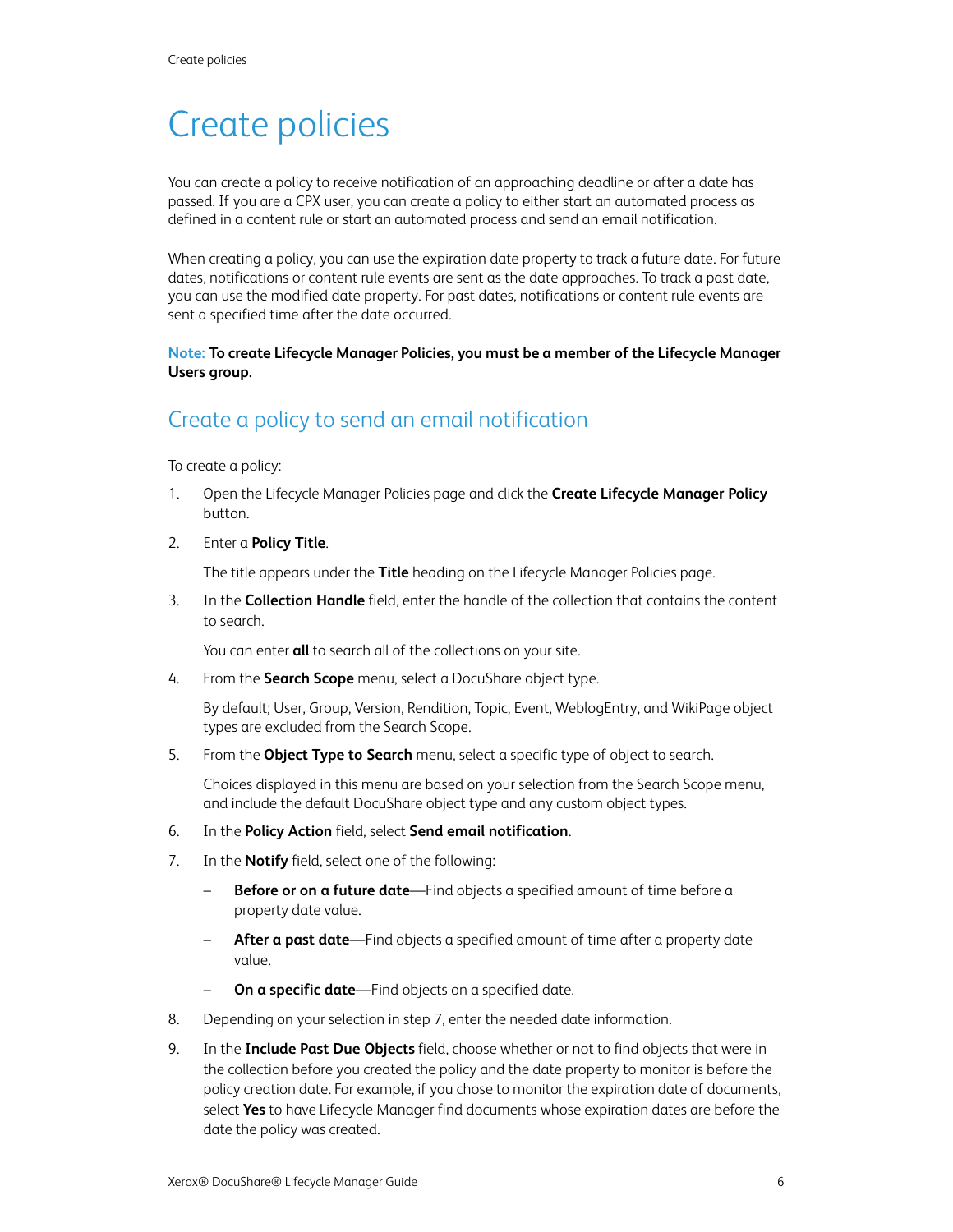- 10. In the **Additional Criteria** field, refine the search by specifying another property condition.
- 11. From the **Next Run Date** calendar, select the next day/month/year when the policy should run.
- 12. From the **Next Run Time** menu, select the time of day when the policy should run on the selected Next Run Date.
- 13. From the **Period** menu, select how often you want the policy to run and send email notifications.
- 14. In the **Send Email To** field, do one, or both, of the following to specify the account to send the email notification to:
	- For user accounts, in the **Users** field, start typing the first part of a username, first name, last name, or email address until the account you want displays; then select the account. To enter multiple accounts in the Users field, separate each account entry with a comma.
	- For group accounts, in the **Groups** field, start typing the first part of a group title or email alias until the account you want displays; then select the account. To enter multiple accounts in the Groups field, separate each account entry with a comma.
- 15. In the **Notify Owner** field, select whether or not to send the email notification to the object owner. Select **Yes** to notify the owner; otherwise, select **No**.
- 16. In the **External Recipients** field, enter the email addresses for recipients who are not registered users on the DocuShare site. Separate email addresses with a comma.
- 17. In the **Comments** field, enter any information that you want sent with the email notification.
- 18. In the **Policy Status** field, select one of the following:
	- **Enabled**—Activates the policy.
	- **Enabled for a Specific Date Range**—Sets the time period during which the policy is active. Specify the time period using the **Date Range** fields.
- 19. Click **Apply**.

#### <span id="page-6-0"></span>Create a policy to send a content rule event

To create a policy:

- 1. Open the Lifecycle Manager Policies page and click the **Create Lifecycle Manager Policy**  button.
- 2. Enter a **Policy Title**.

The title appears under the **Title** heading on the Lifecycle Manager Policies page.

3. In the **Collection Handle** field, enter the handle of the collection that contains the content to search.

You can enter **all** to search all of the collections on your site.

4. From the **Search Scope** menu, select a DocuShare object type.

By default; User, Group, Version, Rendition, Topic, Event, WeblogEntry, and WikiPage object types are excluded from the Search Scope.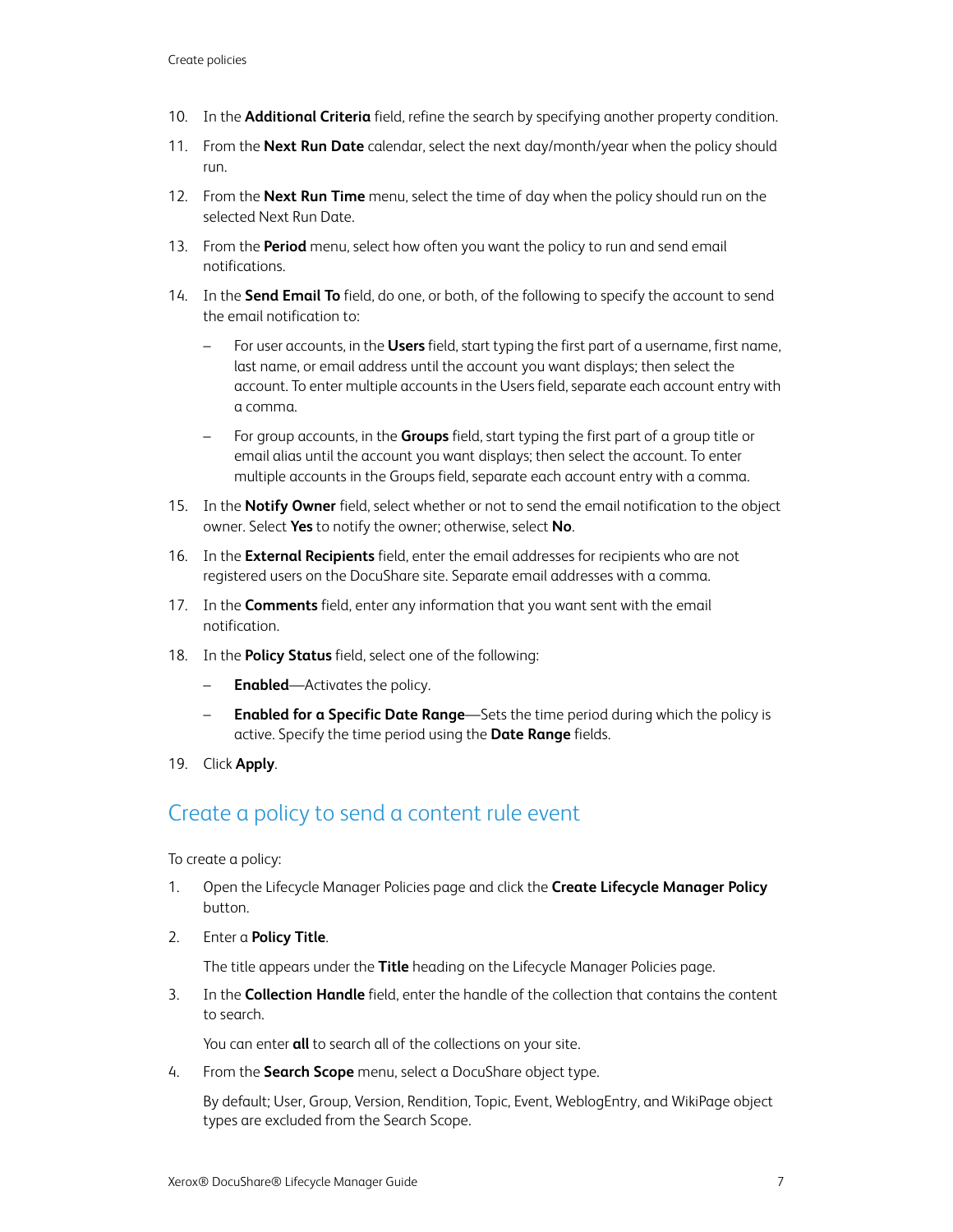5. From the **Object Type to Search** menu, select a specific type of object to search.

Choices displayed in this menu are based on your selection from the Search Scope menu, and include the default DocuShare object type and any custom object types.

- 6. In the **Policy Action** field, select **Send content rule event**.
- 7. In the **Event Occurs** field, select one of the following:
	- **Before or on a future date**—Find objects a specified amount of time before a property date value.
	- **After a past date**—Find objects a specified amount of time after a property date value.
	- **On a specific date**—Find objects on a specified date.
- 8. Depending on your selection in step 7, enter the needed date information.
- 9. In the **Include Past Due Objects** field, choose whether or not to find objects that were in the collection before you created the policy and the date property to monitor is before the policy creation date. For example, if you chose to monitor the expiration date of documents, select **Yes** to have Lifecycle Manager find documents whose expiration dates are before the date the policy was created.
- 10. In the **Additional Criteria** field, refine the search by specifying another property condition.
- 11. From the **Next Run Date** calendar, select the next day/month/year when the policy should run.
- 12. From the **Next Run Time** menu, select the time of day when the policy should run on the selected Next Run Date.
- 13. In the **Policy Status** field, select one of the following:
	- **Enabled**—Activates the policy.
	- **Enabled for a Specific Date Range**—Sets the time period during which the policy is active. Specify the time period using the **Date Range** fields.
- 14. Click **Apply**.

To create a content rule for use with the policy, see [Use content rules with policies on page 12.](#page-11-0)

#### <span id="page-7-0"></span>Create a policy to send both an email notification and a content rule event

To create a policy:

- 1. Open the Lifecycle Manager Policies page and click the **Create Lifecycle Manager Policy** button.
- 2. Enter a **Policy Title**.

The title appears under the **Title** heading on the Lifecycle Manager Policies page.

3. In the **Collection Handle** field, enter the handle of the collection that contains the content to search.

You can enter **all** to search all of the collections on your site.

4. From the **Search Scope** menu, select a DocuShare object type.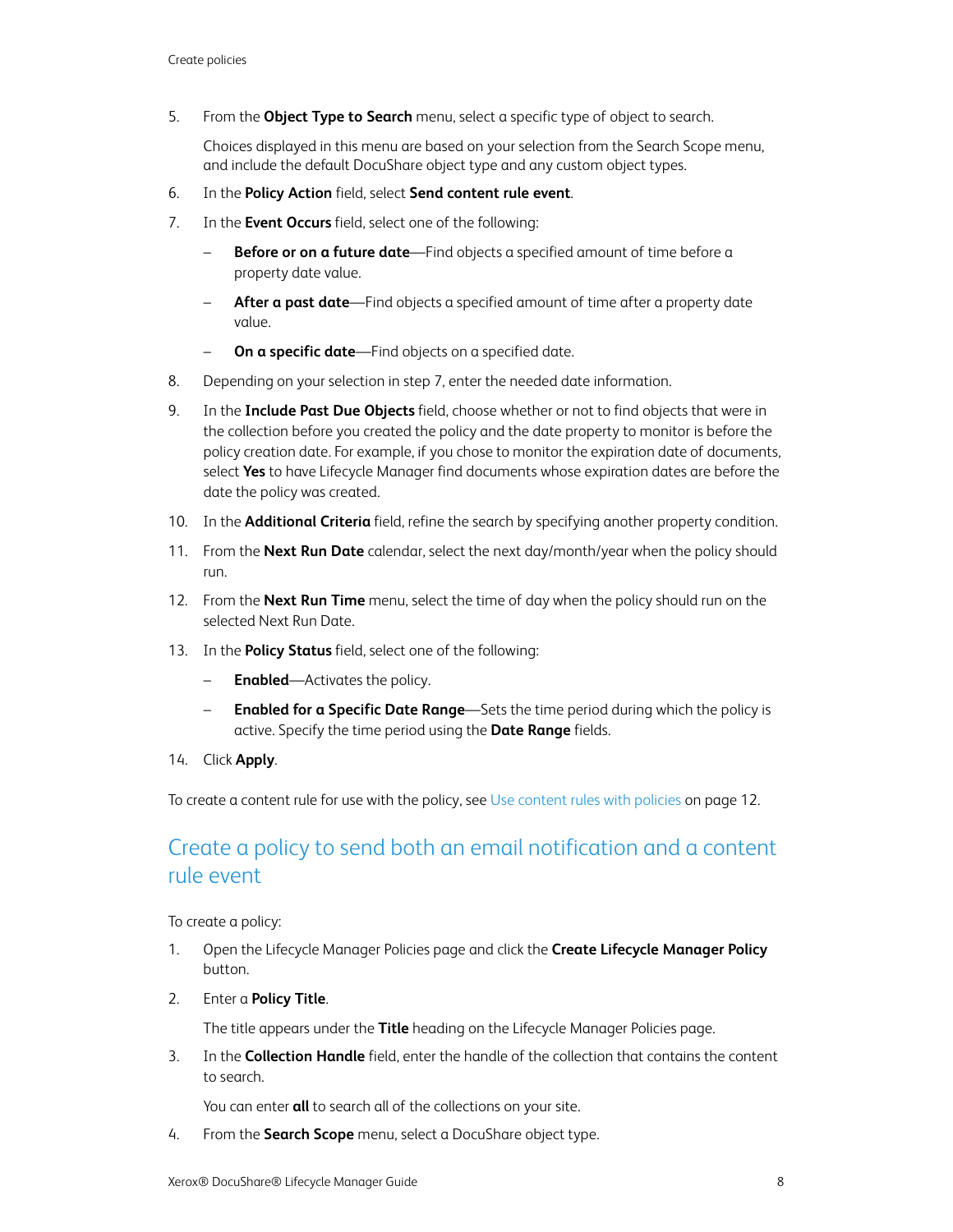By default; User, Group, Version, Rendition, Topic, Event, WeblogEntry, and WikiPage object types are excluded from the Search Scope.

5. From the **Object Type to Search** menu, select a specific type of object to search.

Choices displayed in this menu are based on your selection from the Search Scope menu, and include the default DocuShare object type and any custom object types.

- 6. In the **Policy Action** field, select **Send both**.
- 7. In the **Event Occurs** field, select one of the following:
	- **Before or on a future date**—Find objects a specified amount of time before a property date value.
	- **After a past date**—Find objects a specified amount of time after a property date value.
	- **On a specific date**—Find objects on a specified date.
- 8. Depending on your selection in step 7, enter the needed date information.
- 9. In the **Notify** field, select one of the following:
	- **Before or on the event**—Send the email notification a specified amount of time before the event occurs.
	- **After the event**—Send the email notification a specified amount of time after the event occurs.
- 10. Depending on your selection in step 9, enter the needed date information.
- 11. In the I**nclude Past Due Objects** field, choose whether or not to find objects that were in the collection before you created the policy and the date property to monitor is before the policy creation date. For example, if you chose to monitor the expiration date of documents, select **Yes** to have Lifecycle Manager find documents whose expiration dates are before the date the policy was created.
- 12. In the **Additional Criteria** field, refine the search by specifying another property condition.
- 13. From the **Period** menu, select how often you want the policy to run and send email notifications.
- 14. From the **Next Run Date** calendar, select the next day/month/year when the policy should run.
- 15. From the **Next Run Time** menu, select the time of day when the policy should run on the selected Next Run Date.
- 16. In the **Send Email To** field, do one, or both, of the following to specify the account to send the email notification to:
	- For user accounts, in the **Users** field, start typing the first part of a username, first name, last name, or email address until the account you want displays; then select the account. To enter multiple accounts in the Users field, separate each account entry with a comma.
	- For group accounts, in the **Groups** field, start typing the first part of a group title or email alias until the account you want displays; then select the account. To enter multiple accounts in the Groups field, separate each account entry with a comma.
- 17. In the **Notify Owner** field, select whether or not to send the email notification to the object owner. Select **Yes** to notify the owner; otherwise, select **No**.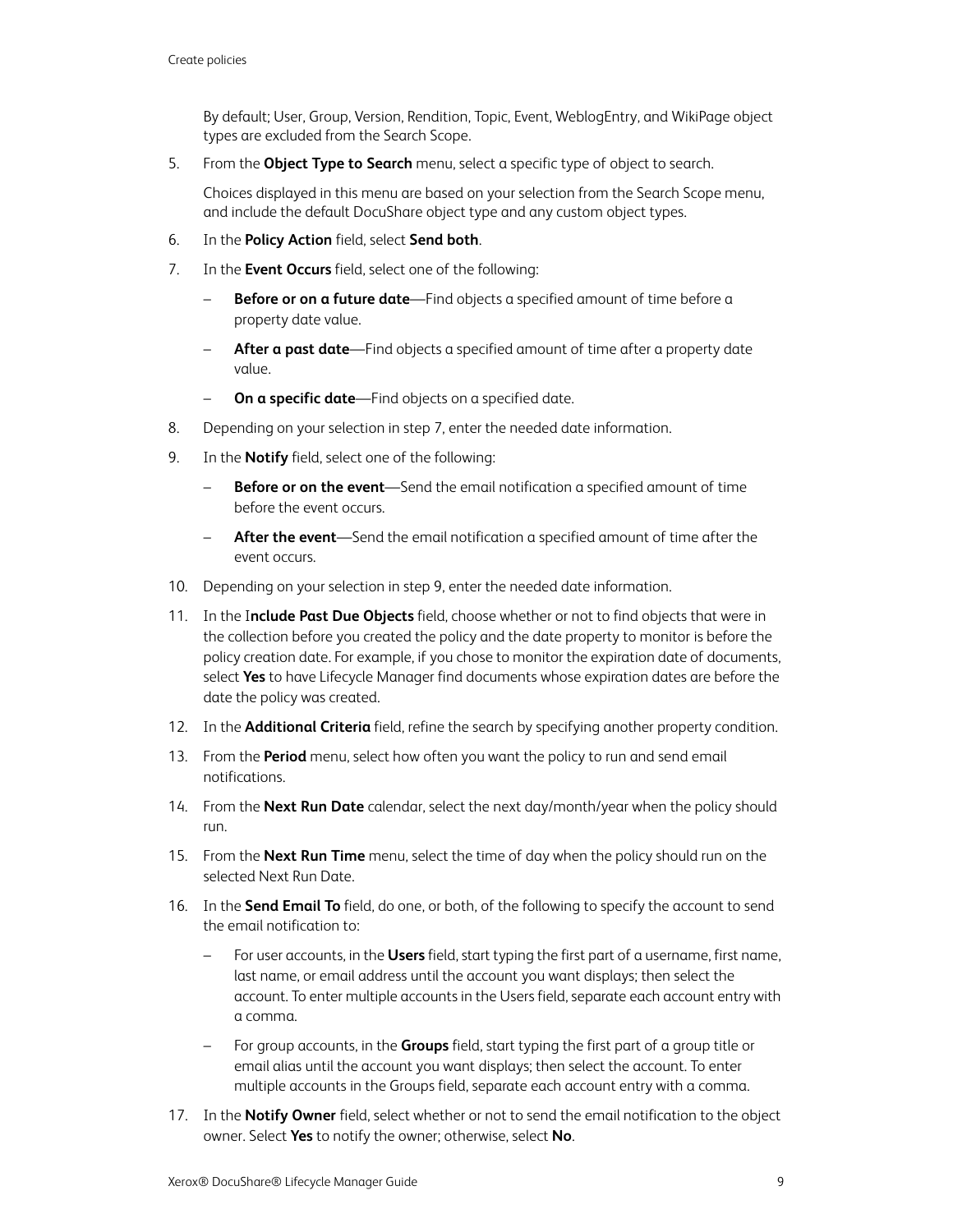- 18. In the **External Recipients** field, enter the email addresses for recipients who are not registered users on the DocuShare site. Separate email addresses with a comma.
- 19. In the **Comments** field, enter any information that you want sent with the email notification.
- 20. In the **Policy Status** field, select one of the following:
	- **Enabled**—Activates the policy.
	- **Enabled for a Specific Date Range**—Sets the time period during which the policy is active. Specify the time period using the **Date Range** fields.
- 21. Click **Apply**.

### <span id="page-9-0"></span>View, change, and delete policies

From the Lifecycle Manager Policies page, you can view all of the policies that you own as well as preview, change, disable, or delete any of your policies.

#### <span id="page-9-1"></span>View policies

1. Open the Lifecycle Manager Policies page.

All of the policies that you own display.

2. To export a list of your policies, click one of the **Export options**. Then either open or save the file.

#### <span id="page-9-2"></span>Change a policy

- 1. Open the Lifecycle Manager Policies page.
- 2. Click the **Edit** button next to the title of the policy that you want to change.

The Edit Lifecycle Manager Policy page displays the properties that you can change.

3. Change the properties you want and then click the **Apply** button.

#### <span id="page-9-3"></span>Disable a policy

You disable a policy when you no longer want it to be active. You can enable the policy at a later date.

- 1. Open the Lifecycle Manager Policies page.
- 2. Click the **Edit** button next to the title of the policy that you want to disable.
- 3. In the **Policy Status** field, select **Disabled** and then click the **Apply** button.

#### <span id="page-9-4"></span>Delete a policy

- 1. Open the Lifecycle Manager Policies page.
- 2. Click the **Edit** button next to the title of the policy that you want to delete.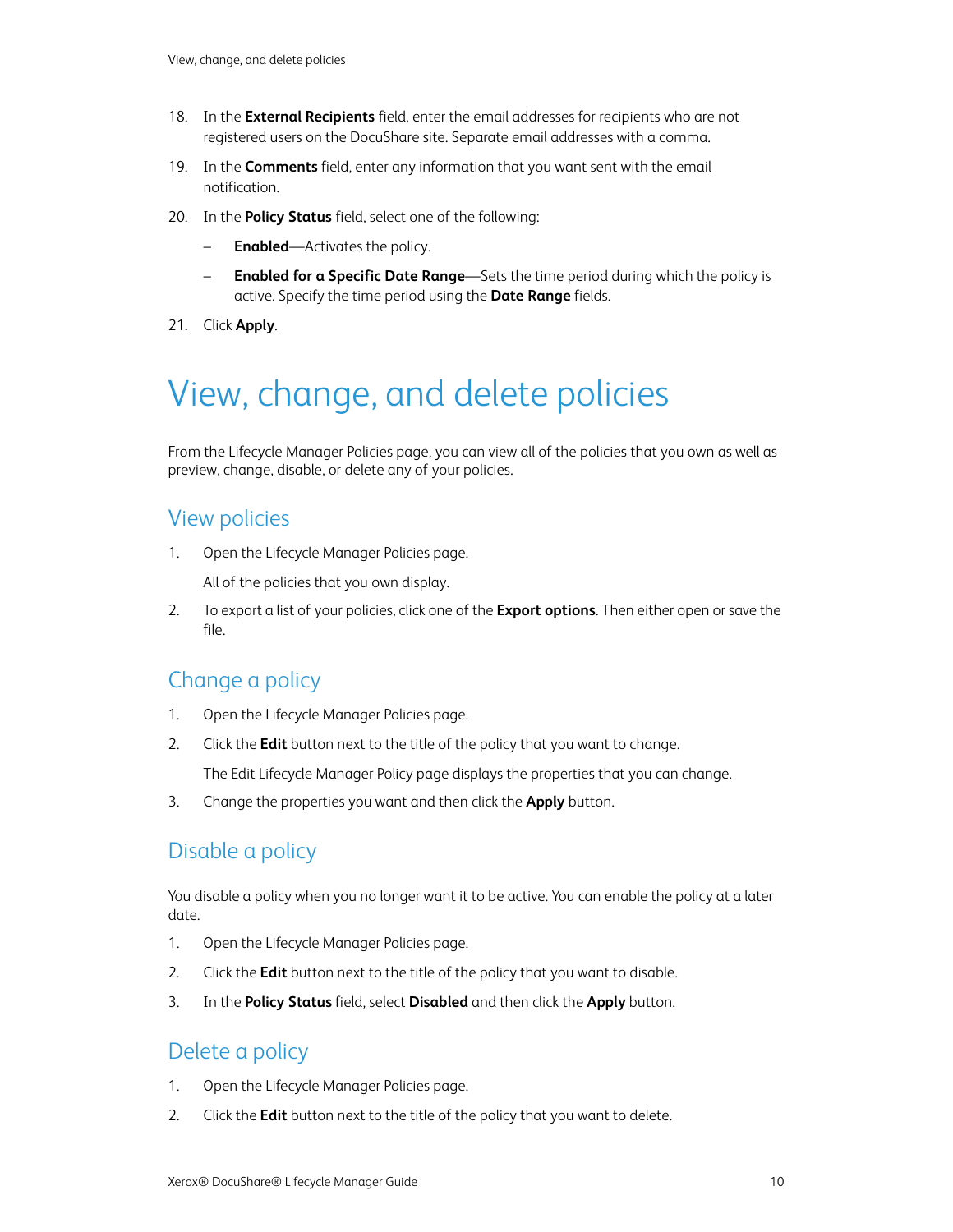- 3. At the bottom of the Edit Lifecycle Manager Policy page, click the **Delete this Policy** button.
- 4. Confirm the deletion by clicking **OK**.

#### <span id="page-10-0"></span>Preview a policy

- 1. Open the Lifecycle Manager Policies page.
- 2. Click the **Preview** button next to the title of the policy that you want to preview. A preview page displays a summary of the policy.

#### <span id="page-10-1"></span>Run a policy

- 1. Open the Lifecycle Manager Policies page.
- 2. Click the **Run Now** button next to the title of the policy that you want to run immediately.

Runs the policy regardless of how the policy time period was configured: daily, weekly, or monthly. A success/failure message is displayed after the policy runs.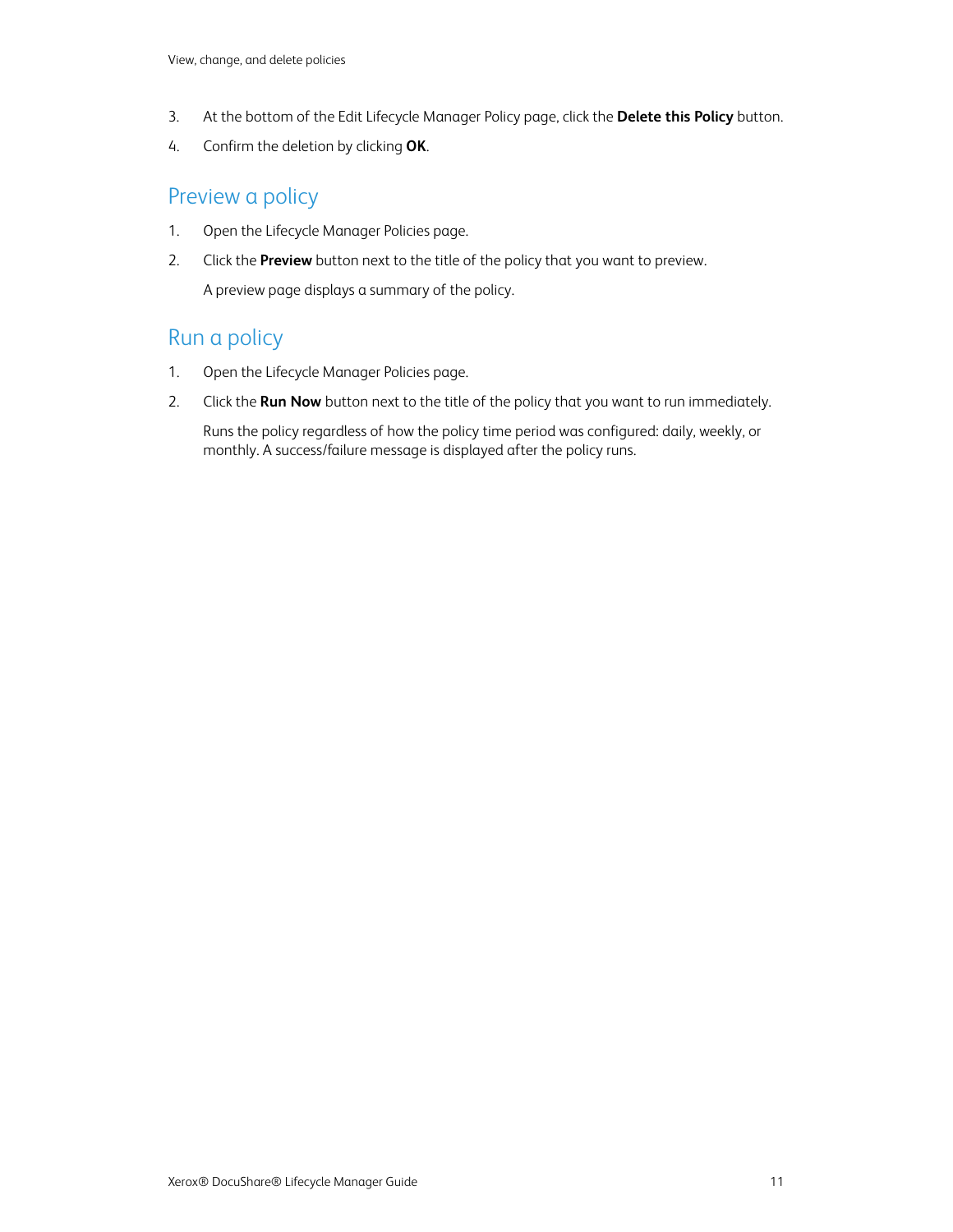### <span id="page-11-0"></span>Use content rules with policies

You can create a content rule to trigger an action when a Lifecycle Manager policy event occurs. This allows you to automate actions such as document deletion or document routing. Using property settings, you can have content rules run based on aging from a single policy or multiple policies. You also can create more than one content rule for a single policy or multiple content rules for multiple policies.

For instance, you might want multiple content rules to run from a single policy when you have common aging requirements that need to be handled differently for different documents. Suppose you use DocuShare to manage policies and procedures that must be reviewed every year. You can create a single policy for all of these documents and have them sent out for annual review. However, if different co-workers review certain types of documents, you can create several content rules that are triggered by the same policy. When creating each content rule, you define different property conditions to ensure that each type of document is reviewed by the appropriate person.

An example where you might want a single content rule triggered by multiple policies is for automating a simple action, such as delete, without variation across types of documents. You could have numerous policies that define many types of aging with the same end result: document deletion.

DocuShare provides a wizard to guide you in creating a content rule. Using the wizard, you specify the title of the policy to use. To obtain a list of all your policies including their titles, see [View](#page-9-1)  [policies on page 10.](#page-9-1) For more information on content rules, refer to the *DocuShare User Guide*.

To create a content rule for use with a policy:

- 1. Locate the collection for which you created a policy to send a content rule event.
- 2. Do one of the following:
	- Click the collection's **Content Rules** icon.
	- Click the collection's **Properties** icon. Then click the **Content Rules** link.
- 3. On the Content Rules page, click **Create a New Content Rule**.

The Create a New Content Rule wizard appears. The following steps describe the required fields. For information about any of the optional fields in the wizard, click the appropriate field name.

- 4. On the Description page, enter a **Title** for the content rule and click Next.
- 5. On the Event Triggers page under **When**, do the following:
	- a. Select **Lifecycle management**.
	- b. Select **Lifecycle policy**.
	- c. Optionally, select the object type and, if a document, the document type.
- 6. If the object is a container (collection, calendar, etc.), select one of the following choices from the **Event Applies To** menu. Then click **Next**.
	- **This container and immediate contents**—Triggers the action when the event occurs to the container and only its first nested level of objects. For example, if a collection contains several objects and a subcollection, the action is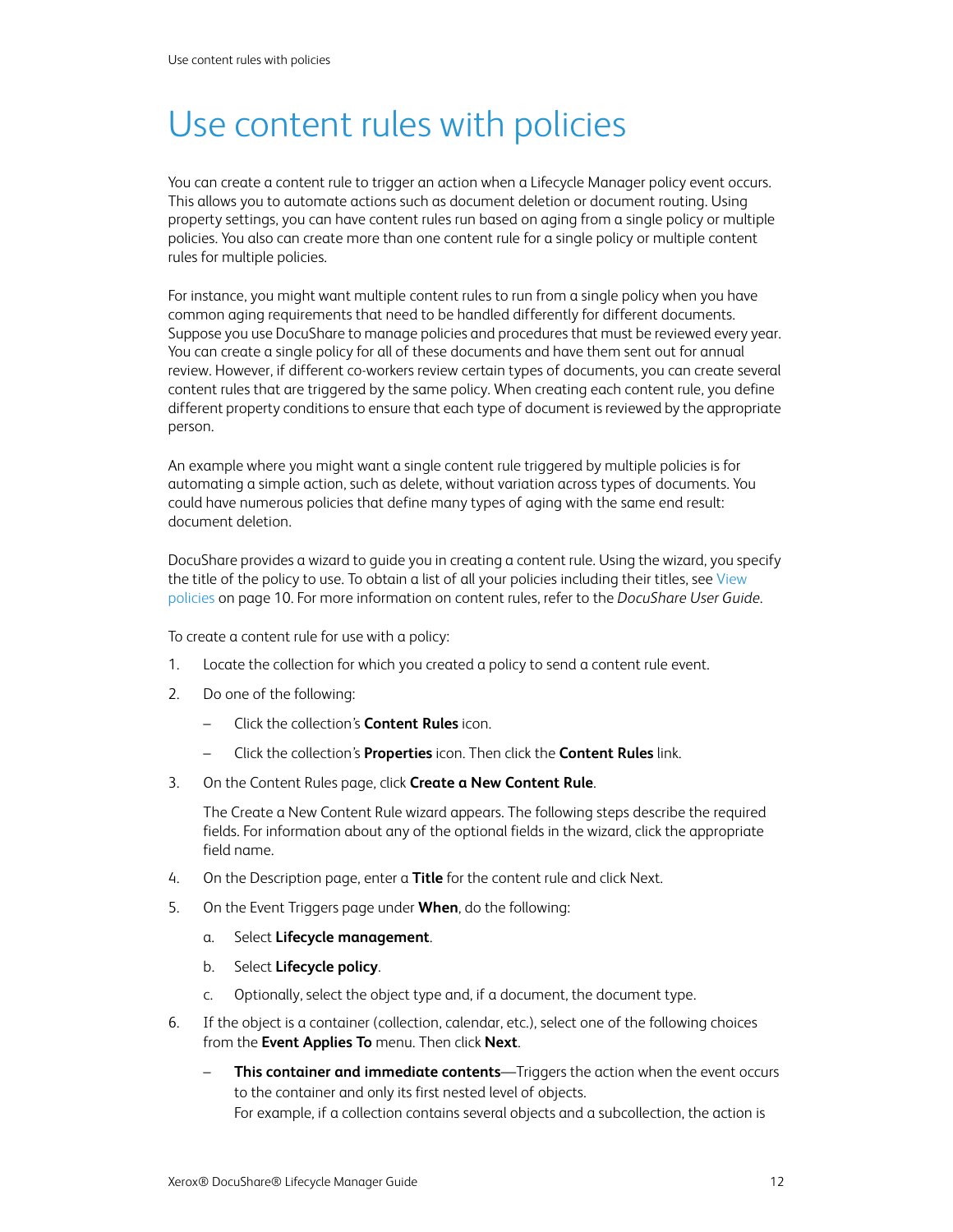triggered when the event occurs to any of the objects and the subcollection; the action is not triggered when the event occurs to an object in the subcollection.

– **This container and all levels of contents**—Triggers the action when the event occurs to the container and all of the objects under it. For example, when the event occurs to any object in a collection regardless of its nested level, the action is triggered.

**Note: Your administrator sets the maximum number of objects DocuShare examines to determine if the event occurred. The default is 30,000 objects.**

- 7. On the Content Property Conditions page under **Where the application specific conditions apply**, enter the policy title after **contains**. Then click **Next**.
- 8. On the Action Performed page, select the action to run when the event occurs and click **Next**.

The Action Settings page appears. The options on the page vary depending on the action you selected in the previous step.

- 9. Enter the appropriate information and click **Next**.
- 10. On the Completion Settings page, you can choose to set a property value on the object when the content rule completes. In addition, you can append the property value to any existing property values. Then click **Done**.

The View Properties page for the content rule appears and provides a summary of the content rule.